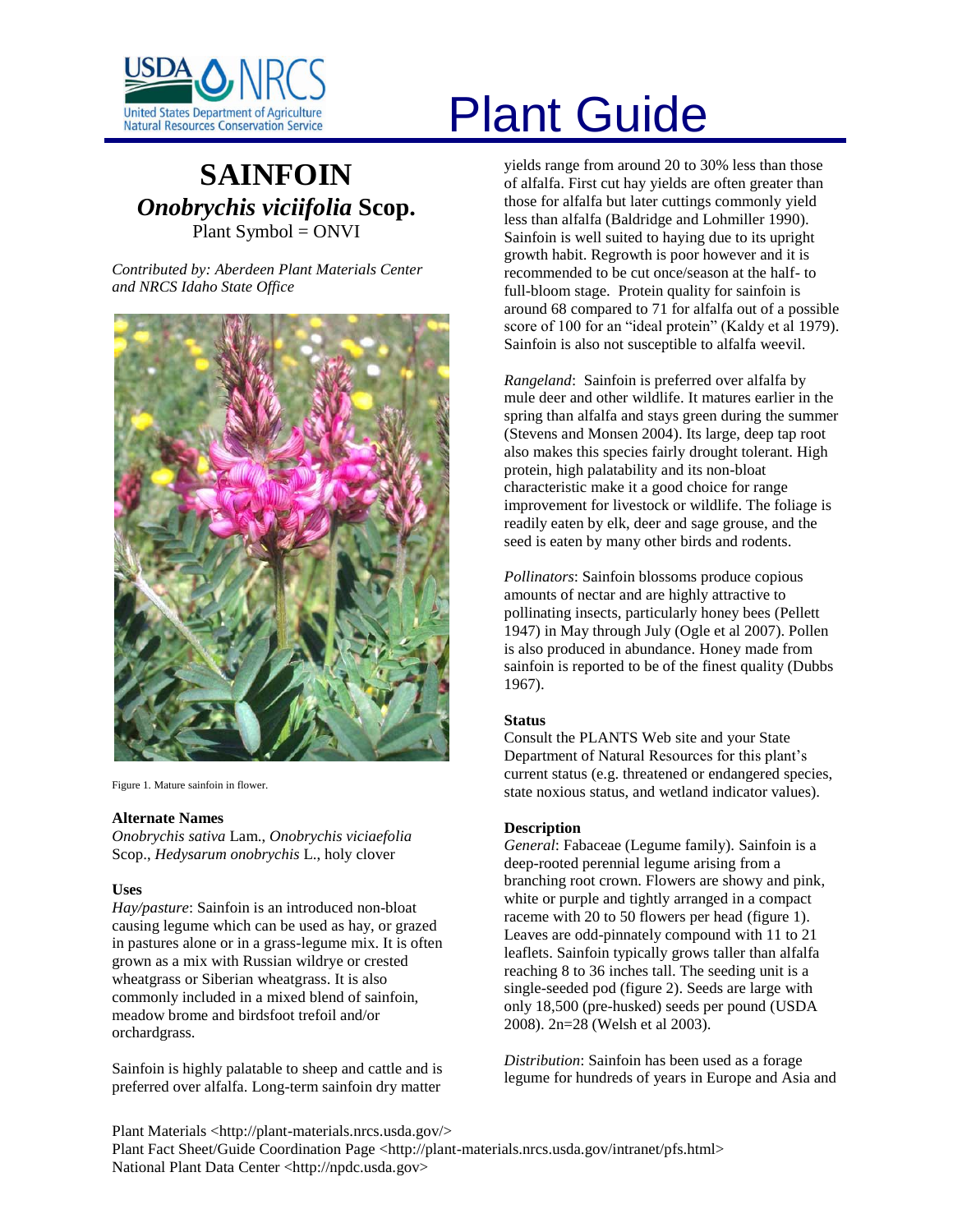was introduced to North America around 1900. It has since been widely used in the Intermountain and Rocky Mountain regions in hay plantings and reclamation plantings (Welsh et al 2003).

For current distribution, consult the Plant Profile page for this species on the PLANTS Web site.



Figure 2. Sainfoin fruit (pod) each contains a single seed. Picture courtesy of Tracey Slotta @ USDA-NRCS PLANTS Database (USDA 2008).

*Habitat*: Sainfoin can be found in western rangeland sites in 14 inch and greater precipitation areas. It is often associated with big sagebrush and mountain shrub communities in well-drained calcareous soils.

*Adaptation*: Early varieties from Western Europe did not perform well in the western United States. The plants were poorly adapted and had low forage yields. Newer varieties from Russia and Turkey however are better suited to western climates and perform similarly to alfalfa. (Baldridge and Lohmiller 1990).

Sainfoin is best adapted to soils at least 18 inches deep with a pH of 6.6 to 8.0 (USDA 2008). It is best adapted to sites receiving at least 14 inches mean annual precipitation (MAP). Rangeland plantings have been successful in sagebrush, pinyon-juniper and mountain shrub areas in deep, calcium based soils (Stevens and Monsen 2004). Sainfoin has low salt tolerance.

Sainfoin does not do well in sites with high water tables or wet soils.

#### **Establishment**

Sainfoin can be planted in the spring or fall. Seeding depth should be between 0.25 and 0.75 inches. All seed should be inoculated with the appropriate

rhizobium prior to planting. Full seeding rate for pasture plantings is 34 lb/ac. Seed 2 to 5 lb/ac when used as a component of a rangeland mix. Sainfoin should not be mixed with aggressive grass species; consider alternate row planting (Ogle et al 2008).

#### **Management**

Do not graze for two seasons after planting. Stands should be allowed to naturally reseed every 2 to 3 years for reestablishment. Stands will persist 3 to 6 years under irrigation but will last longer if root and crown rot diseases are controlled. Some plantings in Montana have survived for over 60 years and are still used for pasture (Dubbs 1967). Sainfoin should not be planted next to shelterbelts because trees and shrubs will suffer from browsing by deer and elk (Stannard 2002).

#### **Pests and Potential Problems**

Although sainfoin is resistant to many alfalfa related pests, long-term stand survival is limited in irrigated or wet conditions due to root and crown rot diseases (Morrill et al 1998). These root pathogens enter the plant through scars created by root-feeding insects, especially weevils. Control of these insects decreases tap root disease occurrence and increases the longevity of the stand.

Use of sainfoin has been limited largely due to high establishment costs. The large seed, high seeding rate and high seed prices often reduce interest in using this species.

### **Environmental Concerns**

Sainfoin has been widely used in reclamation and range enhancement seedings throughout the Great Plains, Rocky Mountains and Intermountain West and has become naturalized in some locations. It is not considered weedy or invasive, but may spread under ideal conditions via seed.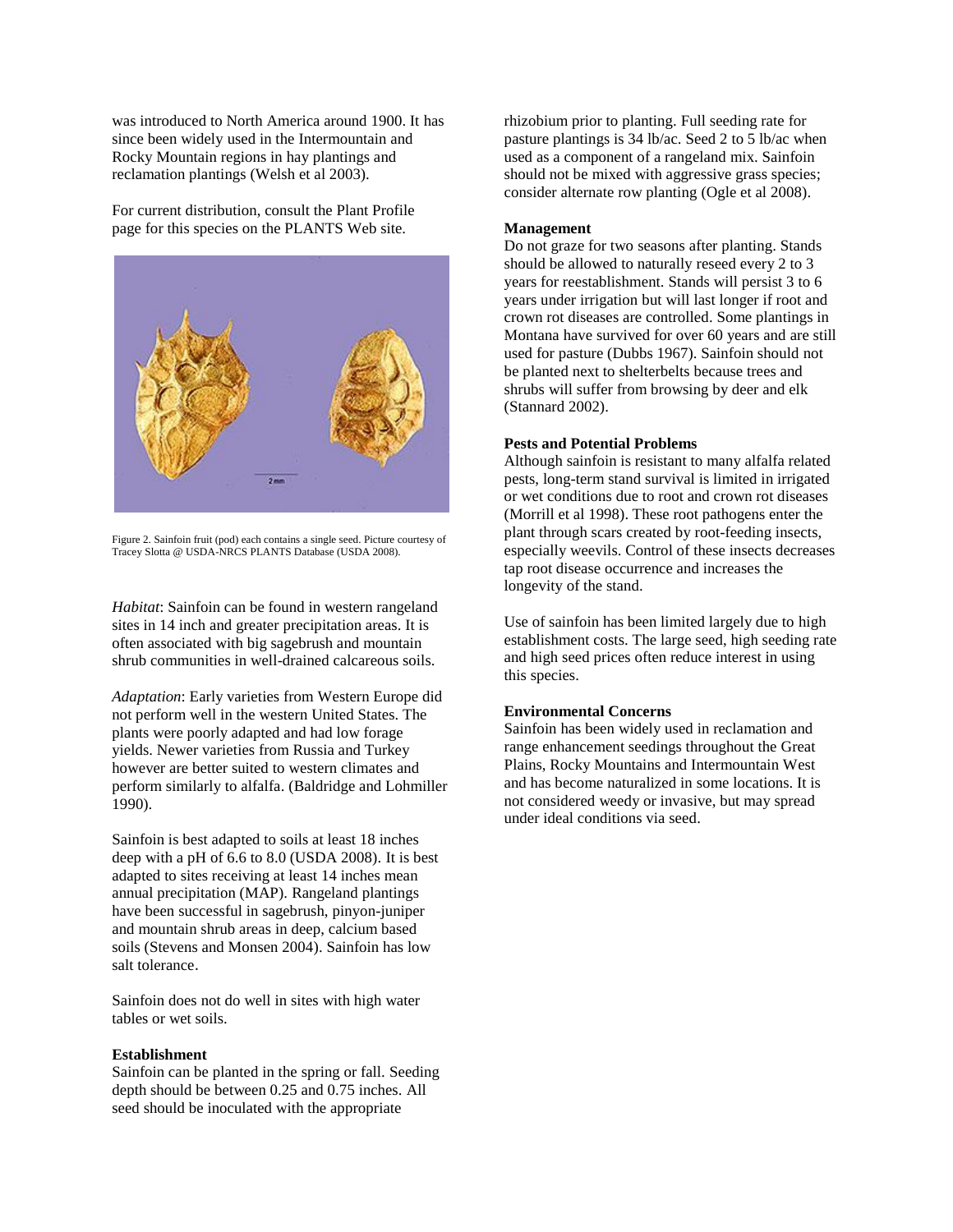# **Seeds and Plant Production**

The first seed crop can be harvested the second year after establishment. Seed yields can be as high as 1000 lb/acre under irrigated conditions. Under dryland conditions, seed yields are rarely more than 200 pounds per acre.

Seed should be harvested when seed moisture is <40% or when seed is beginning to shatter. Seed shatter can be a problem with this species and seed can be harvested by swathing followed by combining after 2 to 5 days of drying.

# **Cultivars, Improved, and Selected Materials (and area of origin)**

New types of sainfoin have been developed in the U.S. and in Canada. Sainfoin breeding programs have selected for increased disease resistance, improved nodulation and nitrogen fixation, and increased dryland (single-cut) and irrigated (multi-cut) yields.

*'Eski'* was released by Montana State University in 1964 and is the most common sainfoin used in western rangelands. It has performed well in pinyonjuniper, mountain big sagebrush, and mountain brush areas. Eski was selected from seed from Eskisehire, Turkey that survived severe winters at Sidney, Montana. The seed increased from these hardy plants was designated as breeder seed. Eski is recommended for dryland pasture hay in areas receiving at least 14 inches of precipitation or on irrigated land. Eski yields only one to two cuttings per season.

*'Melrose'* was released in Canada in 1971 by the Canada Department of Agriculture in Lethbridge. Melrose showed higher forage yields, seed yields and greater winter hardiness than Eski (Cooke et al 1971). Melrose is recommended for dryland hay or pasture and irrigated hay production in the Prairie Province region. Breeder seed is maintained by the Canada Department of Agriculture Research Stations at Melfort and Saskatoon, Saskatchewan and Lethbridge, Alberta, Canada.

*'Nova'* was released at Lethbridge by Agriculture Canada in 1980 from a Russian seed source. Nova is more vigorous and taller than Melrose, Eski and Remont. Regrowth is comparable to Melrose and Eski but slower than Remont (Hanna 1981). Nova has greater forage yields and winter hardiness than other varieties. Certified seed is maintained by SeCan Association, Ottawa, Ontario, Canada.

"*Remont'* was released by the Montana Agricultural Experiment Station in 1971, and was developed from plants from Iran exhibiting rapid regrowth. Remont is recommended for two-or-three-cutting areas for hay and pasture. Remont and Eski produce similar annual yields, but Remont has higher yield potential under irrigation and in areas with a longer growing season. Remont begins growth earlier in the spring than Eski and regrows more rapidly after cutting than other varieties.

*'Renumex'* is a New Mexico State University release made in 1979 from plants selected from Remont. The variety was developed by the New Mexico Agricultural Experiment Station in 1979 for rapid regrowth under the hot, dry conditions of the Southwest.

*'Shoshone'* was developed and released for a high tolerance to northern root-knot nematode when compared to "Remont". Shoshone was jointly released in 2006 by the College of Agriculture, Agricultural Experiment Stations at the University of Wyoming, Montana State University and the USDA-NRCS. Foundation seed is maintained by the University of Wyoming, Seed Certification Service in Powell, Wyoming.

"*Delaney'* or UWRD is soon to be jointly released by the Montana Agricultural Experiment Station and Wyoming Agricultural Experiment Station. Delaney was developed from surviving plants of a 25 year old planting near Laramie, Wyoming. The original plants in that field included plants of Eski, Remont and multiple experimental accessions (precise percentages of each line are unknown). Delaney was developed to be a multiple-cut sainfoin with significantly higher yields than Shoshone, Remont and Eski. Third cut yields were also higher than those of Remont, Eski and Shoshone. Foundation seed will be maintained by the Foundation Seed Programs of Montana and Wyoming.

#### **References**

Baldridge, D.E. and R.G. Lohmiller., ed. 1990. Montana Interagency Plant Materials Handbook. Montana State University, Bozeman, Montana. 337p.

Cash, D., Ditterline, R. and D. Johnson. 2006. Sainfoin making a comeback. Montana State University, Bozeman, Montana. 4p.

Cooke, D.A., Hanna, M.R. and B.P. Goplen. 1971. Registration of Melrose sainfoin. Crop Science 11: 603.

Dubbs, A.L. 1967. Sainfoin: a new honey crop for Montana. American Bee Journal. 107:18-19.